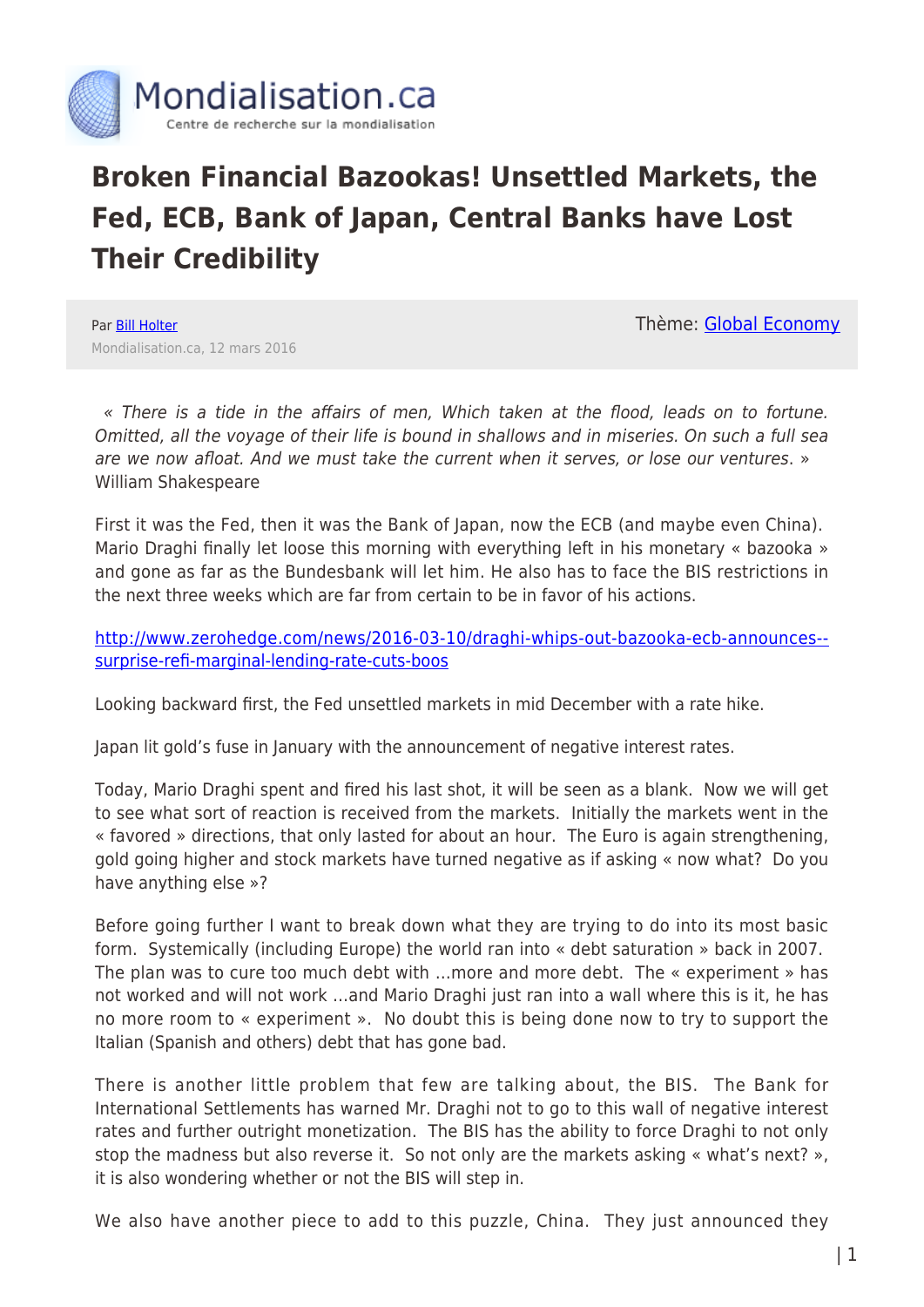will [begin to take equity stakes for non performing loans via the banking system.](http://www.zerohedge.com/news/2016-03-10/china-proposes-unprecedented-nationalization-insolvent-companies-banks-will-equitize)  [« Nationalization » no matter what they call it.](http://www.zerohedge.com/news/2016-03-10/china-proposes-unprecedented-nationalization-insolvent-companies-banks-will-equitize) It had been speculated China would have to devalue the yuan in an effort to make their massive corporate debt payable and industry more competitive. I would suggest this is simply wiping out current debt in an effort to make room available to create more debt and to reflate. We will see how this works out but I do not believe this is any more credible than any of the other « serial reflators ».

Many times it is said « OK, so you see the problem but what's the answer »?

The answer is obvious and we will get to it after looking at the true problem. The world hit debt saturation in 2007, sovereign treasuries and central banks stepped in and sacrificed (destroyed) their own balance sheets in an effort to reflate. We know it has not worked and the global economy (pie) is no longer growing. The ONLY way for a country or region to « grow » is by taking an inordinate size of the pie and the only way to do this is by devaluing currency faster than your competitors.

The problem today is ALL currencies are competing against each other in debasing (devaluing). If you devalue too slowly you lose. If you devalue but not enough, again you lose. This is the problem with and misunderstanding of the USDX index, the currencies are all valued against each other and NONE OF THEM ARE REAL! The « answer » as it was back in 2008 is still the same, rather than race « against » each other THEY ALL need to collectively devalue! The only way to do this is to collectively devalue against « something » …and that something is what it always has been, GOLD!

A collective devaluation will do several things. First, it will create « inflation » and thus make the existing debt payable if the devaluation is deep enough. Business will get « reflated » and main street will actually participate in the better business conditions. Most importantly, for those nations who actually do hold gold, their balance sheet holes will be filled up and patched. Sovereign treasuries with gold will suddenly see their coffers filled. There is of course the problem of nations who either do not hold gold or have lied and no longer hold what they said they did. In this case, these nations become the world's new « cheap labor » and begin to dig their way out via industrial/commercial production. This is a very long and hard process which also involves a huge drop in the standard of living.

Do I know what the level needs to be for gold to perform its function as central bank reserve? No, the number could be \$25,000, \$50,000 or \$5 million or more, I do not have the answer. The biggest holder(s) of gold on the planet could simply « mandate » a price or do it via the physical markets over a reasonable period of time …but they will do this as it is the only viable solution.

We now have a situation where central banks have lost their credibility.

This will lead to a loss of confidence in all things paper.

Either the central banks revalue their balance sheets with a wildly high gold price or the markets will do this for them by voting with their feet so to speak. We are on the cusp of absolutely wild market gyrations and obscene price levels for gold. So obscene you will either be in or you will be out forever. Do not try to time anything, these last bazookas fired with blanks will be seen as a very large starting gun!